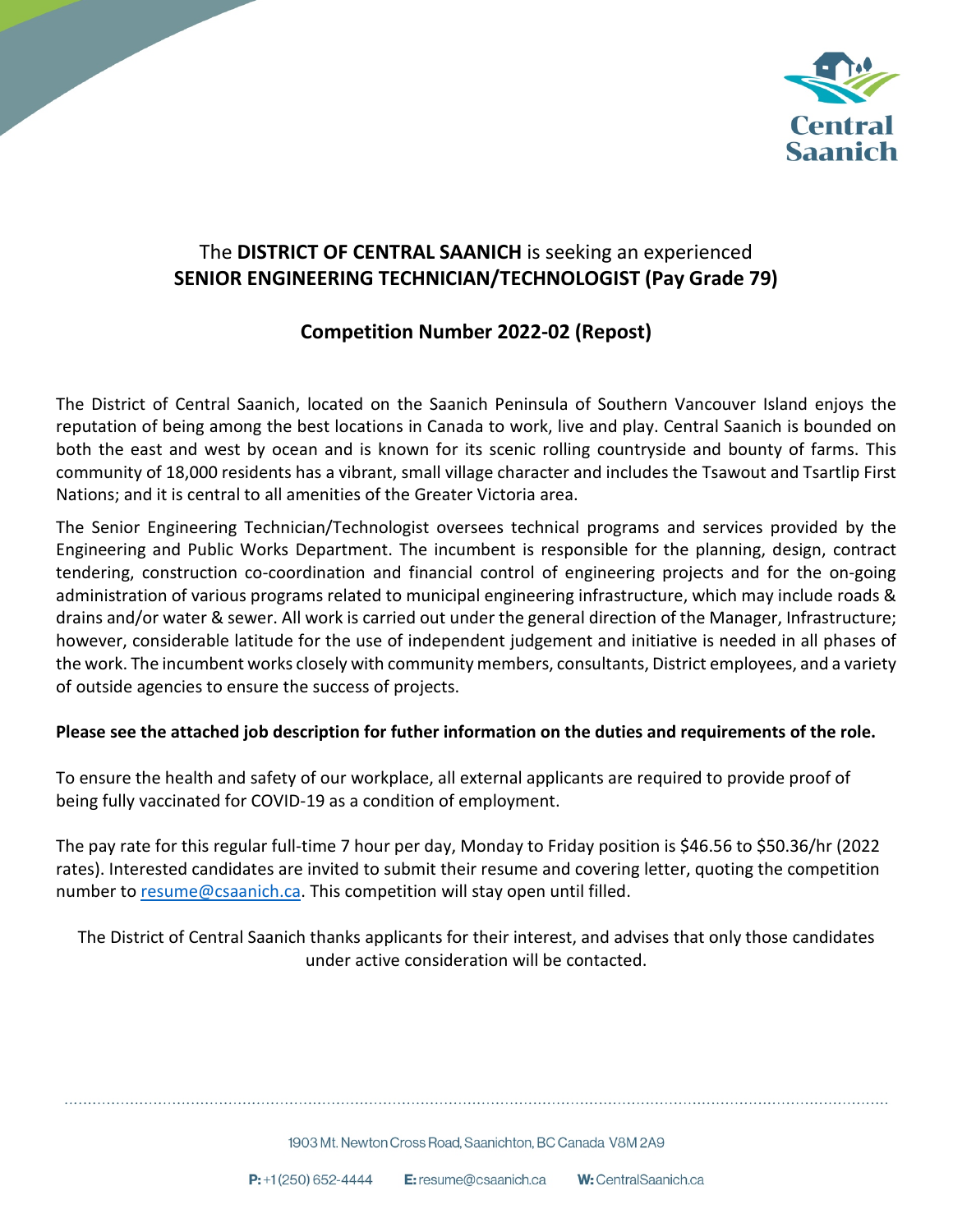

# Job Description Senior Engineering Technician/Technologist (Engineering and Public Works) (pay grade 79)

## **General Accountability**

The Senior Engineering Technician/Technologist oversees technical programs and services provided by the Engineering and Public Works Department. The incumbent is responsible for the planning, design, contract tendering, construction co-coordination and financial control of engineering projects and for the on-going administration of various programs related to municipal engineering infrastructure, which may include roads & drains and/or water & sewer. All work is carried out under the general direction of the Manager, Infrastructure; however, considerable latitude for the use of independent judgement and initiative is needed in all phases of the work. The incumbent works closely with community members, consultants, District employees, and a variety of outside agencies to ensure the success of projects.

### **Illustrative Duties**

- Plans, directs and co-ordinates engineering work related to a variety of municipal services such as: streets, roads, sidewalks, water supply, wastewater disposal, storm drainage, traffic management, transportation planning and parks and green spaces
- Performs project management coordination, including the preparation of project plans, monitoring schedules, budgets and technical aspects for compliance, working toward ensuring project outcomes are achieved and handover is successful
- Co-ordinates field inspections and collects engineering data for analysis and future program reference
- Supports the development of asset management plans including ageing infrastructure planning, capital programming and utility rates planning
- Reviews construction plans and development proposals submitted to the District for approval; inspects utility installations and service hook-ups, consults with professional engineers on such matters and prepares follow-up notices of approval, correspondence, billing notices and related departmental documentation
- Provides work direction to others on various engineering projects
- Conducts research into engineering best practices and programs and prepares reports recommending action
- Prepares work orders for public works crews and provides technical support and advice as required
- Employs specialized computer software programs to simulate supply and demand requirements for municipal utility systems and develops information databases using such systems
- Provides information and advice to the general public on matters related to municipal works and handles inquiries and complaints arising from engineering programs and services
- Meets with residents, contractors, outside agencies and representatives of neighbouring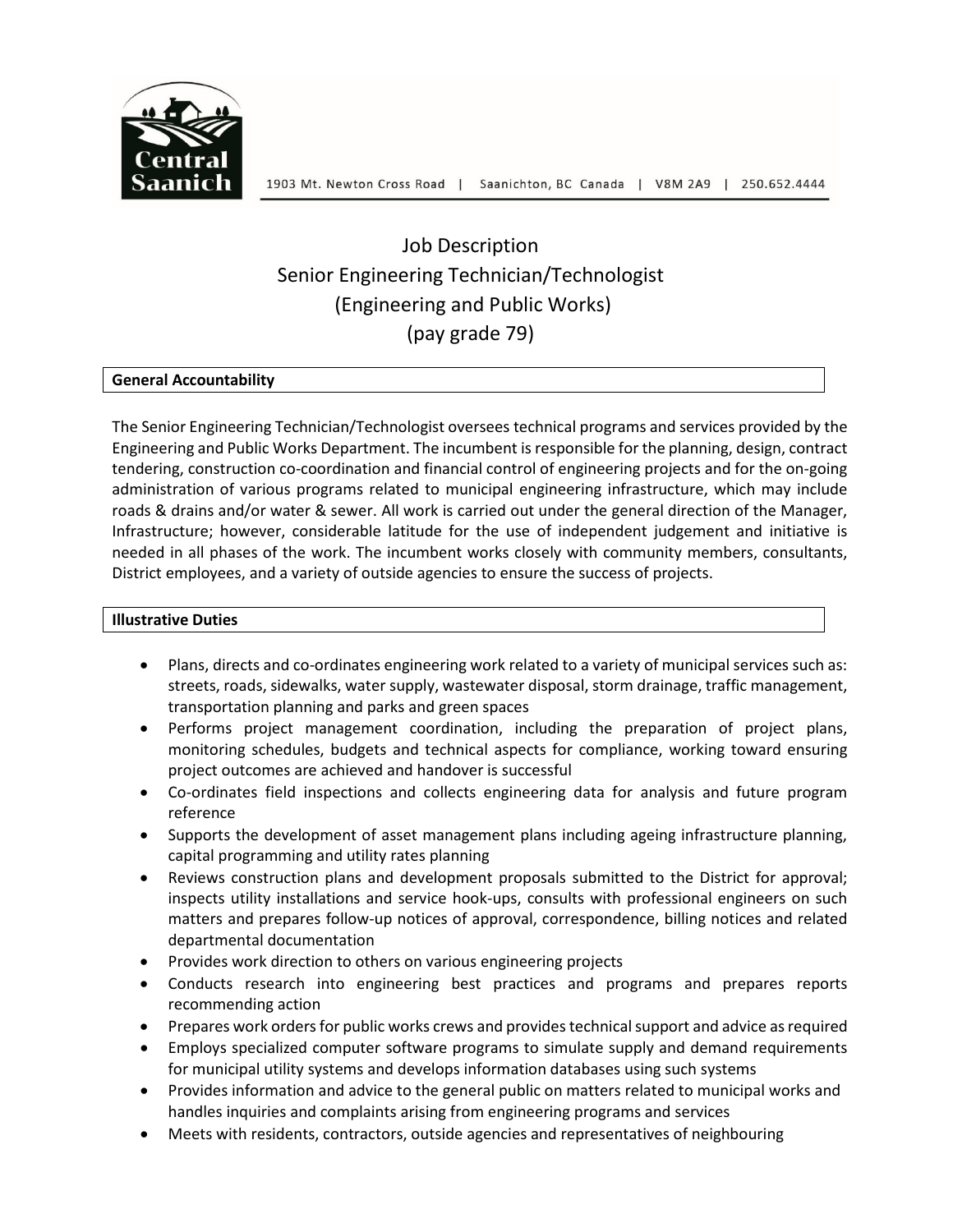municipalities to resolve problems or issues of mutual concern

- Acts as liaison with various organizations and agencies related to environmental issues and impact assessments
- Provides technical information and advice to other municipal departments for community planning
- Completes applications for federal and provincial infrastructure grants
- Administers regulatory bylaws related to soil deposit and removal, erosion control, blasting, etc., conducts investigations, issues permit approvals, initiates field and office meetings, handles complaints, issues correspondence and prepares reports and recommendations for senior staff
- Maintains liaison with a variety of internal and external contacts regarding specific aspects of work programs, assists in preparing budget estimates for proposed capital projects, local improvements and various maintenance, development and construction work within the municipality
- Oversees the work of Consulting Engineers/Contractors to ensure consistency and adherence to the District's Engineering Standards
- Follows all corporate policies and processes
- Participates in emergency training and duties as required
- Performs other duties related

#### **Knowledge, Skills and Abilities on the Job**

- Considerable knowledge of municipal, civil and structural engineering principles and construction methods and materials
- Ability to perform engineering design work and to prepare cost and quality estimates, draft reports, plans and drawings
- Strong project management skills to see a project from inception to completion and handover
- Good working knowledge of water distribution and wastewater collection systems; streets, roads and sidewalk construction; and the day-to-day administration of traffic and transportation planning programs
- Through knowledge of the methods and techniques related to land survey and drafting and the use of municipal information systems (GIS)
- Good working knowledge of computer modelling techniques and related software used to determine supply and demand requirements for municipal water and wastewater and pavement management systems
- Good working knowledge of records management and the need for appropriate documentation in all areas of municipal engineering and public works
- Ability to carry out project planning, prepare engineering designs, and develop cost estimates for construction projects or maintenance programs while working within established budgetary limits
- Ability to supervise and evaluate the work of contractors and sub-contractors
- Ability to read and interpret engineering drawings, plans, reports, specifications and maps and to ensure that all work performed adheres to established engineering standards and principles
- Ability to plan, assign, and direct the work of one or more junior engineering technologists and to provide needed technical support to public works field crews
- Ability to establish and maintain effective working relationships with internal and external contacts including elected officials, other government agencies, utilities, consultants, and members of the public
- Strong MS Office skills (Word, Excel, Outlook and Teams) and those software programs related to the work (i.e. Tempest)
- Strong verbal and written communication skills